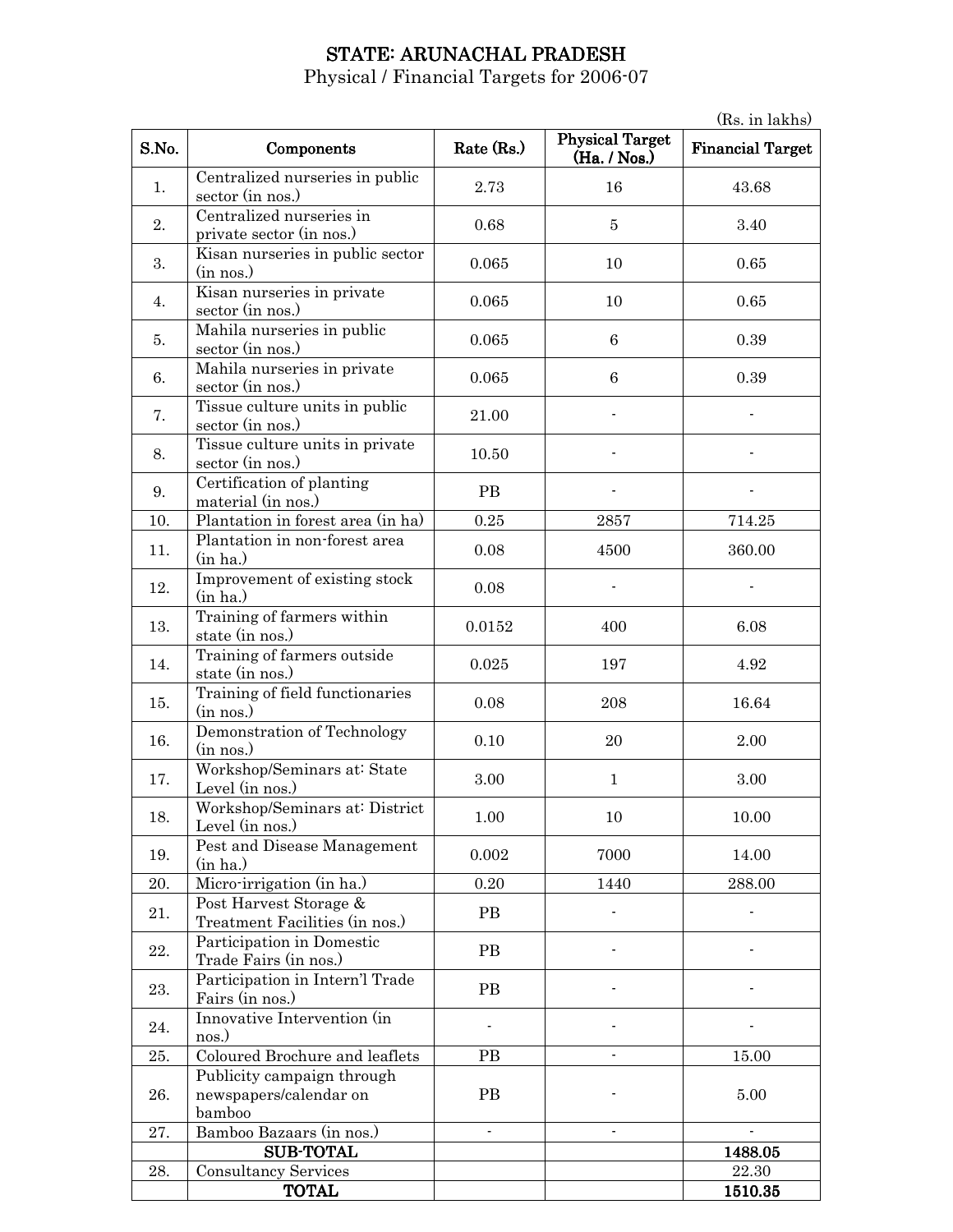#### **STATE: ASSAM** Physical / Financial Targets for 2006-07

(Rs. In lakhs) S.No. Components Rate (Rs.) Physical Target  $(Ha. / Nos.)$ Financial Target 1. Centralized nurseries in public sector (in nos.)  $2.73$  16 43.68 2. Centralized nurseries in private sector (in nos.) 0.68 16 16 10.88 3. Kisan nurseries in public sector<br>(in nos.)  $\frac{1}{2}$  (in nos.) 0.065 10 0.65 4. Kisan nurseries in private  $\frac{1}{2}$  Sector (in nos.) 0.065  $\frac{5}{2}$  0.32  $\overline{5}$ . Mahila nurseries in public sector (in nos.)  $0.065$  10 0.65 6. Mahila nurseries in private  $\frac{1}{2}$  sector (in nos.) 0.065  $\frac{1}{2}$  5 0.32 7. Tissue culture units in public sector (in nos.) 21.00 1 21.00 8. Tissue culture units in private sector (in nos.) 10.50 - -  $\overline{9}$ . Certification of planting PB - 5.00<br>material (in nos.) PB - 5.00 10. Plantation in forest area (in ha) 0.25 2880 720.00 11. Plantation in non-forest area<br>(in ha.)  $\frac{1}{\ln \text{halo}}$  (in ha.) 0.08 1000 80.00 12. Improvement of existing stock<br>(in ha.)  $\frac{160.00}{\text{ (in ha.)}}$  0.08 2000 160.00 13. Training of farmers within state (in nos.) 17aining of tarmers within  $0.0152$  200 3.04 14. Training of farmers outside state (in nos.) 0.025 100 2.50 15.  $\int \frac{\text{Training of field functionaries}}{\text{(in nos.)}}$  $\frac{1}{2}$  (in nos.)  $\frac{1}{2}$  (in nos.)  $\frac{1}{2}$  (in nos.)  $\frac{1}{2}$  (in nos.) 16. Demonstration of Technology 0.10 20 2.00 17. Workshop/Seminars at: State Norkshop/Seminars at State 3.00 1 3.00<br>Level (in nos.) 3.00 18. Workshop/Seminars at: District Level (in nos.) 1.00 3 3.00 19. **Pest and Disease Management** (in ha.)  $( \text{in ha.})$  0.002 185 0.37 20. Micro-irrigation (in ha.)  $0.20$  -  $\qquad \qquad$ 21. **Post Harvest Storage &** Treatment Facilities (in nos.) PB - - 22. Participation in Domestic Trade Fairs (in nos.)<br>Trade Fairs (in nos.)  $\begin{array}{c|c}\n\text{23.} & \text{Participation in Intern'} \text{Trade}\n\end{array}$ Fairs (in nos.) Fairs (in nos.) 24. Innovative Intervention (in  $\cos \theta$ )  $\sum_{n=1}^{\infty}$  -  $\sum_{n=1}^{\infty}$  -  $\sum_{n=1}^{\infty}$  -  $\sum_{n=1}^{\infty}$  -  $\sum_{n=1}^{\infty}$  -  $\sum_{n=1}^{\infty}$  -  $\sum_{n=1}^{\infty}$  -  $\sum_{n=1}^{\infty}$  -  $\sum_{n=1}^{\infty}$  -  $\sum_{n=1}^{\infty}$  -  $\sum_{n=1}^{\infty}$  -  $\sum_{n=1}^{\infty}$  -  $\sum_{n=1}^{\infty}$  - 25. Coloured Brochure and leaflets PB - - 26. Publicity campaign through newspapers/calendar on bamboo PB | - | -27. Bamboo Bazaars (in nos.) and the set of the Bamboo Bazaars (in nos.) SUB-TOTAL  $\vert$  1064.41 28. Consultancy Services 15.90 | 1080.31 | 1080.31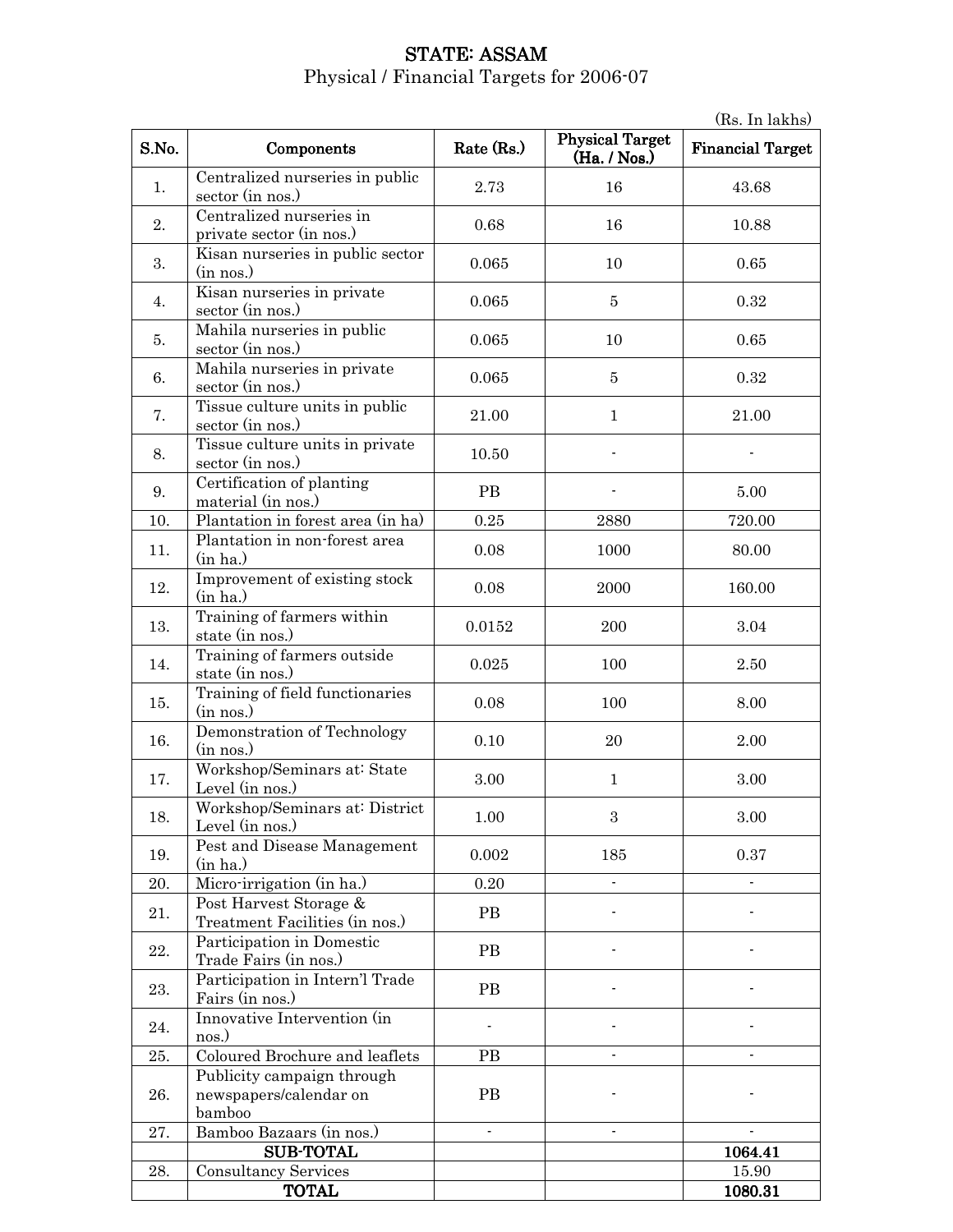### STATE: CHHATTISGARH

Physical / Financial Targets for 2006-07

(Rs. In lakhs) S.No. Components Rate (Rs.) Physical Target  $(Ha. / Nos.)$ Financial Target 1. Centralized nurseries in public sector (in nos.)  $2.73$  16 43.68 2. Centralized nurseries in Private sector (in nos.) and the contrast of the contrast of the contrast of the contrast of the contrast of the contrast of the contrast of the contrast of the contrast of the contrast of the contrast of the contrast of t 3. Kisan nurseries in public sector<br>(in nos.)  $\frac{1}{2}$  (in nos.) 0.065 4 0.26 4. Kisan nurseries in private sector (in nos.) 10.065 and 10.065 and 10.26  $\overline{5}$ . Mahila nurseries in public sector (in nos.)  $0.065$  4 0.26 6. Mahila nurseries in private  $\frac{1}{2}$  sector (in nos.) 0.065 4 0.26 7. Tissue culture units in public sector (in nos.) 21.00 8. Tissue culture units in private sector (in nos.) 10.50 - -  $\overline{9}$ . Certification of planting material (in nos.) PB - - 10. Plantation in forest area (in ha) 0.25 864 216.00 11. Plantation in non-forest area<br>(in ha.)  $\frac{1}{\ln \text{ha.}}$  (in ha.) 12. Improvement of existing stock<br>(in ha.)  $(n \text{ had})$  0.08  $(n \text{ had})$  -13. Training of farmers within state (in nos.) 1.36 14. Training of farmers outside state (in nos.) 178 a.m. in the contract of the state (in nos.) 15.  $\begin{bmatrix} \text{Training of field functionaries} \\ \text{(in nos.)} \end{bmatrix}$  $\frac{1}{2}$  (in nos.)  $\frac{3.20}{2}$ 16. Demonstration of Technology (in nos.) 0.10 - - 17. Workshop/Seminars at: State WORKSHOP/Seminars at State<br>Level (in nos.) 3.00 1 3.00 18. Workshop/Seminars at: District Level (in nos.) 1.00 3 3.00 19. **Pest and Disease Management** (in ha.)  $( \text{in ha.})$  0.002  $\qquad$  -  $\qquad$ 20. Micro-irrigation (in ha.)  $0.20$  -  $\qquad \qquad$ 21. **Post Harvest Storage &** Treatment Facilities (in nos.) PB - - 22. Participation in Domestic Participation in Domestic Fairs (in nos.)  $\begin{array}{c|c}\n\text{23.} & \text{Participation in Intern'} \text{Trade}\n\end{array}$ Fairs (in nos.) Fairs (in nos.) 24. Innovative Intervention (in nos.)  $\sum_{n=1}^{\infty}$  -  $\sum_{n=1}^{\infty}$  -  $\sum_{n=1}^{\infty}$  -  $\sum_{n=1}^{\infty}$  -  $\sum_{n=1}^{\infty}$  -  $\sum_{n=1}^{\infty}$  -  $\sum_{n=1}^{\infty}$  -  $\sum_{n=1}^{\infty}$  -  $\sum_{n=1}^{\infty}$  -  $\sum_{n=1}^{\infty}$  -  $\sum_{n=1}^{\infty}$  -  $\sum_{n=1}^{\infty}$  -  $\sum_{n=1}^{\infty}$  - 25. Coloured Brochure and leaflets PB  $\vert$  - -  $\vert$  -26. State Implementing Bodies, State Implementing Bodies,<br>
Monitoring etc.<br>
Bamboo Bazaars (in nos ) 27. Bamboo Bazaars (in nos.) and the set of the set of the set of the set of the set of the set of the set of the set of the set of the set of the set of the set of the set of the set of the set of the set of the set of th SUB-TOTAL 271.28 28. Consultancy Services and the services of the services of the services of the services of the services of the services of the services of the services of the services of the services of the services of the services of t TOTAL 275.34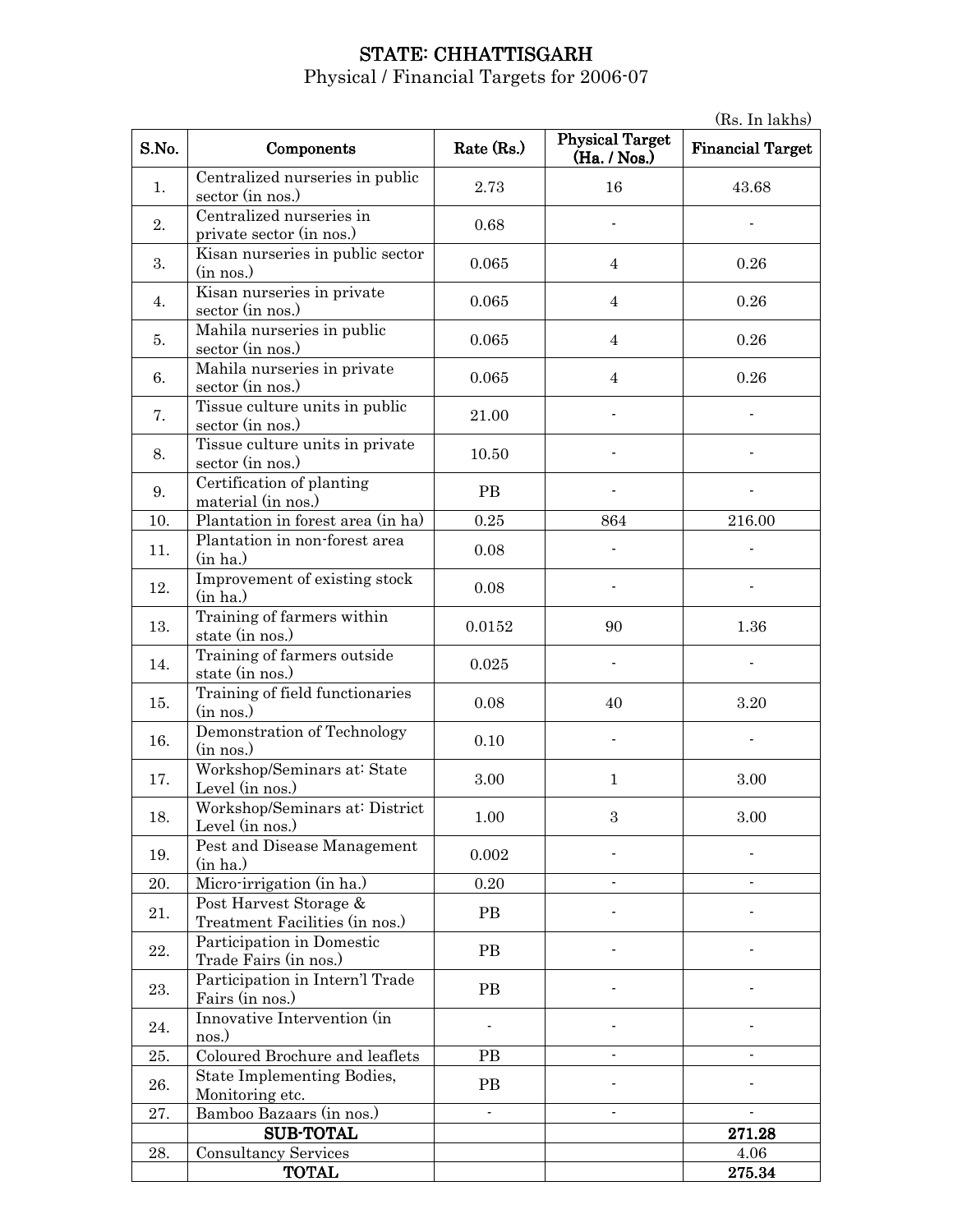# Bamboo Technology Support Group at CBTC, Guwahati – Approved Proposals for 2006-07.

|       |                                                                                                       |                  |                | (Rs. In lakhs) |
|-------|-------------------------------------------------------------------------------------------------------|------------------|----------------|----------------|
| S.No. | <b>Activities</b>                                                                                     | Rate<br>(in Rs.) | Physical       | Financial      |
| 1.    | Experts                                                                                               | 25000            | 2 for 6 months | 3.00           |
| 2.    | Travelling                                                                                            |                  |                | 2.00           |
| 3.    | Imparting training to the<br>farmers                                                                  | 1520             | 120            | 1.80           |
| 4.    | Imparting training to field<br>functionaries                                                          | 8000             | 60             | 4.80           |
| 5.    | Training manual design and<br>printing                                                                |                  | 20000 copies   | 34.00          |
| 6.    | Centralized publicity campaign                                                                        | <b>PB</b>        |                | 10.00          |
| 7.    | Organising An International<br>Level Seminar                                                          | <b>PB</b>        |                | 20.00          |
| 8.    | Exposure and educational trip to<br>Developed Countries<br>Bamboo<br>(under International Trade Fair) |                  |                | 15.00          |
|       | <b>SUB-TOTAL</b>                                                                                      |                  |                | 90.60          |
| 9.    | Consultancy Fees for CBTC @<br>1.5%                                                                   |                  |                | 1.35           |
|       | <b>TOTAL</b>                                                                                          |                  |                | 91.95          |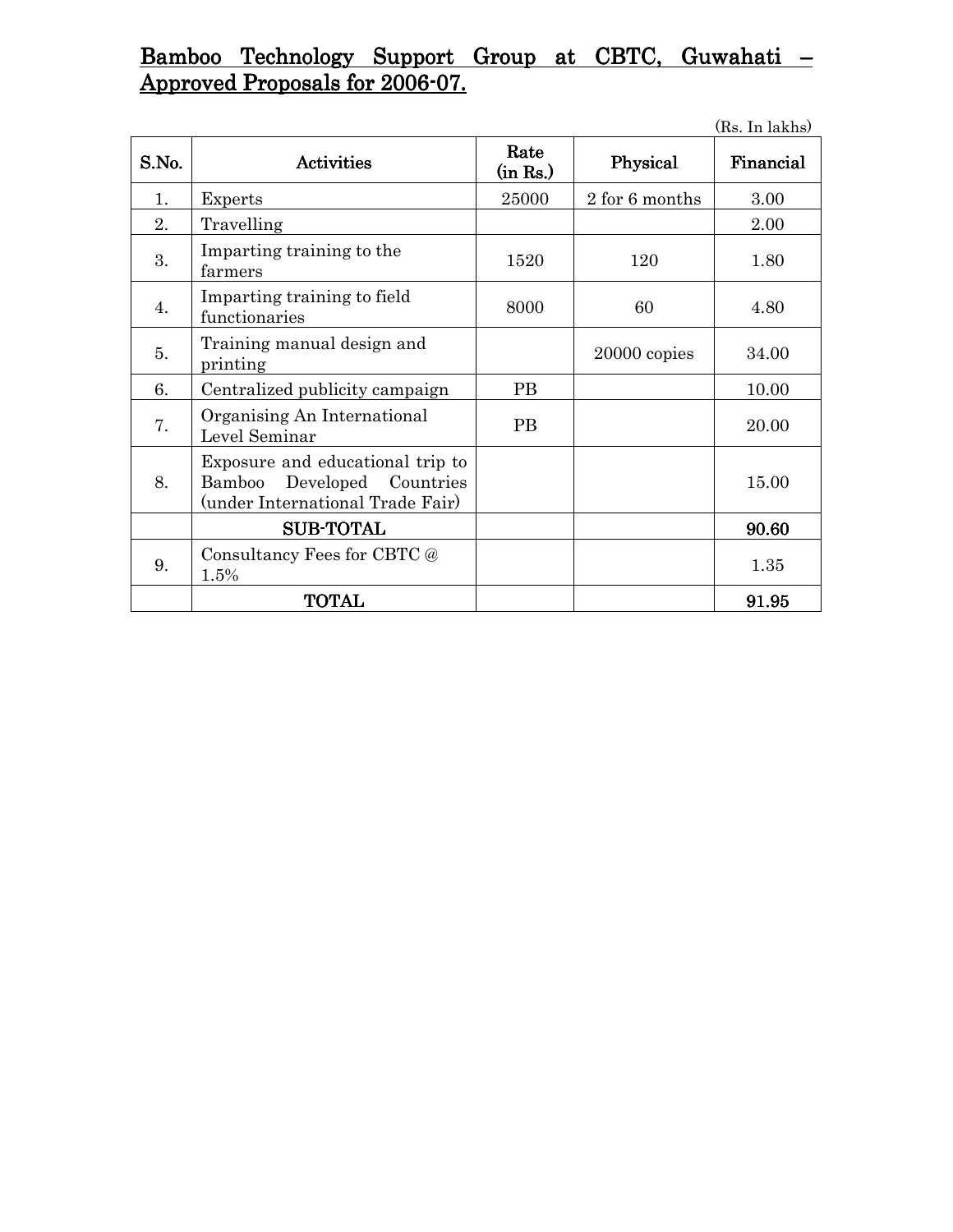# STATE: MANIPUR

Physical / Financial Targets for 2006-07

(Rs. In lakhs) S.No. Components Rate (Rs.) Physical Target  $(Ha. / Nos.)$ Financial Target 1. Centralized nurseries in public sector (in nos.)  $2.73$   $5$  13.65 2. Centralized nurseries in private sector (in nos.)  $0.68$  6 4.08 3. Kisan nurseries in public sector<br>(in nos.)  $\frac{1}{\sin \cos \theta}$  0.065 8 0.52 4. Kisan nurseries in private sector (in nos.) 0.065 10 0.065 10 0.65  $\overline{5}$ . Mahila nurseries in public  $\frac{1}{2}$   $\frac{1}{2}$   $\frac{1}{2}$   $\frac{1}{2}$   $\frac{1}{2}$   $\frac{1}{2}$   $\frac{1}{2}$   $\frac{1}{2}$   $\frac{1}{2}$   $\frac{1}{2}$   $\frac{1}{2}$   $\frac{1}{2}$   $\frac{1}{2}$   $\frac{1}{2}$   $\frac{1}{2}$   $\frac{1}{2}$   $\frac{1}{2}$   $\frac{1}{2}$   $\frac{1}{2}$   $\frac{1}{2}$   $\frac{1}{2}$   $\frac{1}{2}$  6. Mahila nurseries in private  $\frac{10}{3}$  sector (in nos.) 0.065 10 0.065 7. Tissue culture units in public sector (in nos.) 21.00  $8.$  Tissue culture units in private sector (in nos.) 10.50 - -  $\overline{9}$ . Certification of planting PB - 2.00<br>material (in nos.) PB - 2.00 10. Plantation in forest area (in ha) 0.25 2000 500.00 11. Plantation in non-forest area<br>(in ha.)  $\frac{1}{\ln \text{halo}}$  (in ha.)  $\frac{64.00}{\ln \text{halo}}$ 12. Improvement of existing stock<br>(in ha.)  $\frac{1}{2}$  (in ha.)  $\frac{1}{2}$  0.08  $\frac{500}{10}$  40.00 13. Training of farmers within  $\frac{1}{\text{stat}}$  of a state (in nos.)  $\frac{0.0152}{\text{stat}}$   $\frac{500}{\text{stat}}$  7.60 14. Training of farmers outside state (in nos.) 0.025 15.  $\boxed{\begin{array}{c} \text{Training of field functionaries} \\ \text{(in nos.)} \end{array}}$  $\frac{1}{2}$  (in nos.)  $\frac{1}{2}$  (in nos.)  $\frac{2.50}{2}$ 16. Demonstration of Technology 0.10 10 1.00 17. Workshop/Seminars at: State Norkshop/Seminars at State 3.00 1 3.00<br>Level (in nos.) 3.00 18. Workshop/Seminars at: District Level (in nos.) 1.00 2 2.00 19. **Pest and Disease Management** (in ha.)  $( \text{in ha.})$  0.002  $\qquad$  -  $\qquad$ 20. Micro-irrigation (in ha.)  $0.20$  -  $\qquad \qquad$ 21. **Post Harvest Storage &** Treatment Facilities (in nos.) PB - - 22. Participation in Domestic Trade Fairs (in nos.)<br>Trade Fairs (in nos.)  $\begin{array}{c|c}\n\text{23.} & \text{Participation in Intern'} \text{Trade}\n\end{array}$ Fairs (in nos.) Fairs (in nos.) 24. Innovative Intervention (in nos.)  $\sum_{n=1}^{\infty}$  -  $\sum_{n=1}^{\infty}$  -  $\sum_{n=1}^{\infty}$  -  $\sum_{n=1}^{\infty}$  -  $\sum_{n=1}^{\infty}$  -  $\sum_{n=1}^{\infty}$  -  $\sum_{n=1}^{\infty}$  -  $\sum_{n=1}^{\infty}$  -  $\sum_{n=1}^{\infty}$  -  $\sum_{n=1}^{\infty}$  -  $\sum_{n=1}^{\infty}$  -  $\sum_{n=1}^{\infty}$  -  $\sum_{n=1}^{\infty}$  - 25. Coloured Brochure and leaflets PB - - 26. Publicity campaign through newspapers/calendar on bamboo PB | - | -27. Bamboo Bazaars (in nos.) and the set of the Bamboo Bazaars (in nos.) SUB-TOTAL 642.17 28. Consultancy Services 5.00

TOTAL 647.17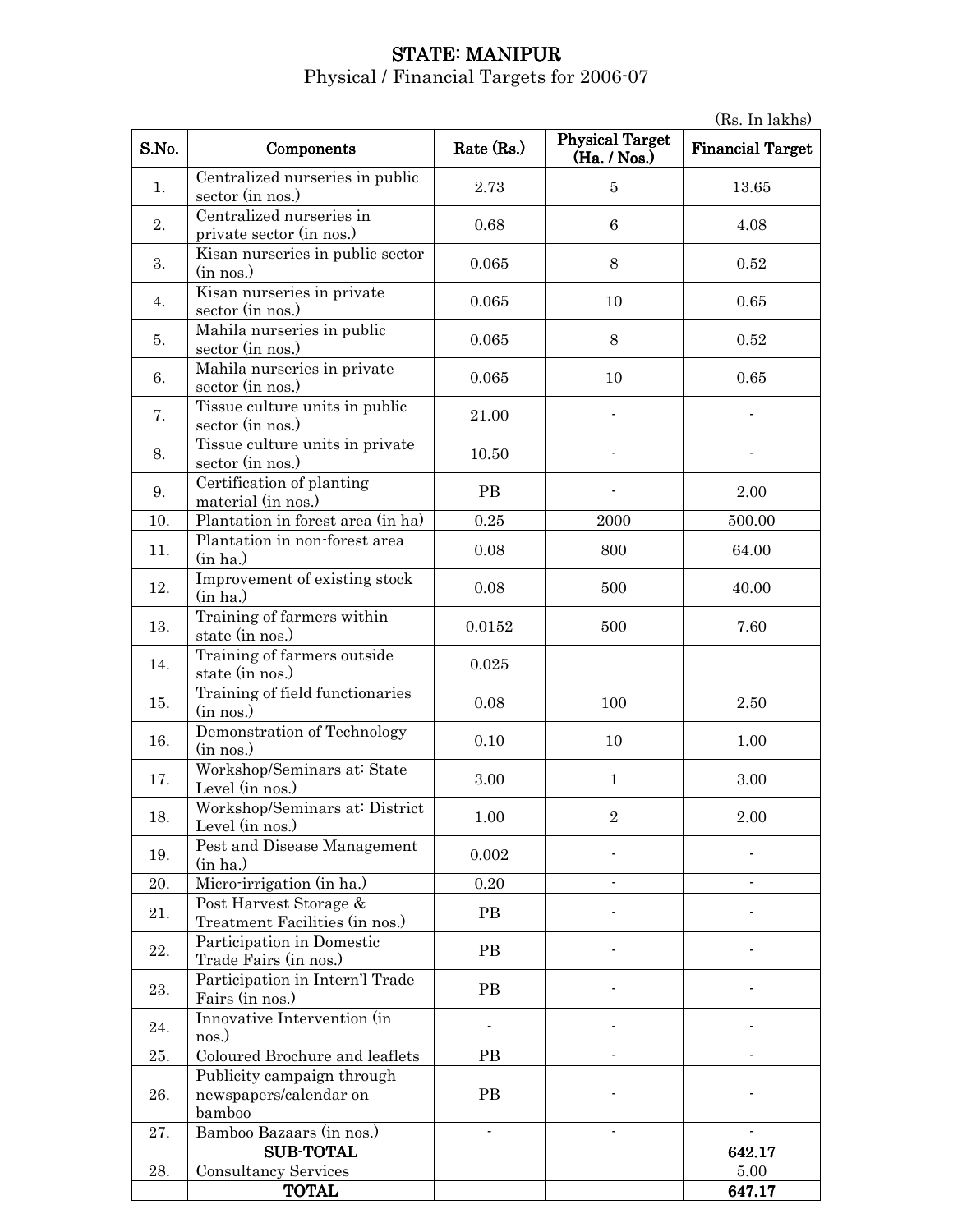## STATE: MEGHALAYA

Physical / Financial Targets for 2006-07

(Rs. In lakhs) S.No. Components Rate (Rs.) Physical Target  $(Ha. / Nos.)$ Financial Target 1. Centralized nurseries in public sector (in nos.)  $2.73$  14 38.22 2. Centralized nurseries in private sector (in nos.) 0.68 1 0.68 0.68 3. Kisan nurseries in public sector<br>(in nos.)  $\frac{1}{\sin \cos \theta}$  m and  $\frac{1}{\sin \cos \theta}$  and  $\frac{1}{\cos \theta}$  become  $\frac{1}{\cos \theta}$  become  $\frac{1}{\cos \theta}$  become  $\frac{1}{\cos \theta}$  become  $\frac{1}{\cos \theta}$  become  $\frac{1}{\cos \theta}$  become  $\frac{1}{\cos \theta}$  become  $\frac{1}{\cos \theta}$  become  $\frac{1}{\cos \theta}$  become 4. Kisan nurseries in private sector (in nos.) 0.065 1 0.066  $\overline{5}$ . Mahila nurseries in public  $\frac{1}{2}$  sector (in nos.) 0.065 7 0.45 6. Mahila nurseries in private Manua nurseries in private<br>sector (in nos.) 0.065 2 0.13 7. Tissue culture units in public sector (in nos.) 21.00 8. Tissue culture units in private sector (in nos.) 10.50 - -  $\overline{9}$ . Certification of planting PB - 2.00<br>material (in nos.) PB - 2.00 10. Plantation in forest area (in ha) 0.25 1750 437.50 11. Plantation in non-forest area<br>(in ha.)  $\frac{1}{\ln \text{ha.}}$  (in ha.) 12. Improvement of existing stock<br>(in ha.)  $(n \text{ had})$  0.08  $(n \text{ had})$  -13. Training of farmers within state (in nos.) 1.06 14. Training of farmers outside state (in nos.) 0.025 70 1.75 15.  $\boxed{\begin{array}{c} \text{Training of field functionaries} \\ \text{(in nos.)} \end{array}}$  $\frac{1}{2}$  (in nos.)  $\frac{1}{2}$  (in nos.)  $\frac{1}{2}$  (in nos.)  $\frac{1}{2}$  (in nos.) 16. Demonstration of Technology 0.10 5 0.50 17. Workshop/Seminars at: State WORKSHOP/Seminars at State<br>Level (in nos.) 3.00 1 3.00 18. Workshop/Seminars at: District WORKSHOP/Seminars at District 1.00 7 7.00<br>Level (in nos.) 2.00 19. **Pest and Disease Management** (in ha.)  $( \text{in ha.})$  0.002  $\qquad$  -  $\qquad$ 20. Micro-irrigation (in ha.)  $0.20$  -  $\qquad \qquad$ 21. Post Harvest Storage & Treatment Facilities (in nos.) PB - - 22. Participation in Domestic Trade Fairs (in nos.)<br>Trade Fairs (in nos.)  $\begin{array}{c|c}\n\text{23.} & \text{Participation in Intern'} \text{Trade}\n\end{array}$ Fairs (in nos.) Fairs (in nos.) 24. Innovative Intervention (in nos.)  $\sum_{n=1}^{\infty}$  -  $\sum_{n=1}^{\infty}$  -  $\sum_{n=1}^{\infty}$  -  $\sum_{n=1}^{\infty}$  -  $\sum_{n=1}^{\infty}$  -  $\sum_{n=1}^{\infty}$  -  $\sum_{n=1}^{\infty}$  -  $\sum_{n=1}^{\infty}$  -  $\sum_{n=1}^{\infty}$  -  $\sum_{n=1}^{\infty}$  -  $\sum_{n=1}^{\infty}$  -  $\sum_{n=1}^{\infty}$  -  $\sum_{n=1}^{\infty}$  - 25. Coloured Brochure and leaflets PB - - 26. Publicity campaign through newspapers/calendar on bamboo PB | - | -27. Bamboo Bazaars (in nos.) and the set of the Bamboo Bazaars (in nos.) SUB-TOTAL  $\qquad \qquad \begin{array}{c|c} \text{SUB-TOTAL} & \text{S} & \text{S} \\ \text{SUB-TOTAL} & \text{S} & \text{S} \\ \end{array}$ 28. Consultancy Services 1. 2.51 TOTAL 508.31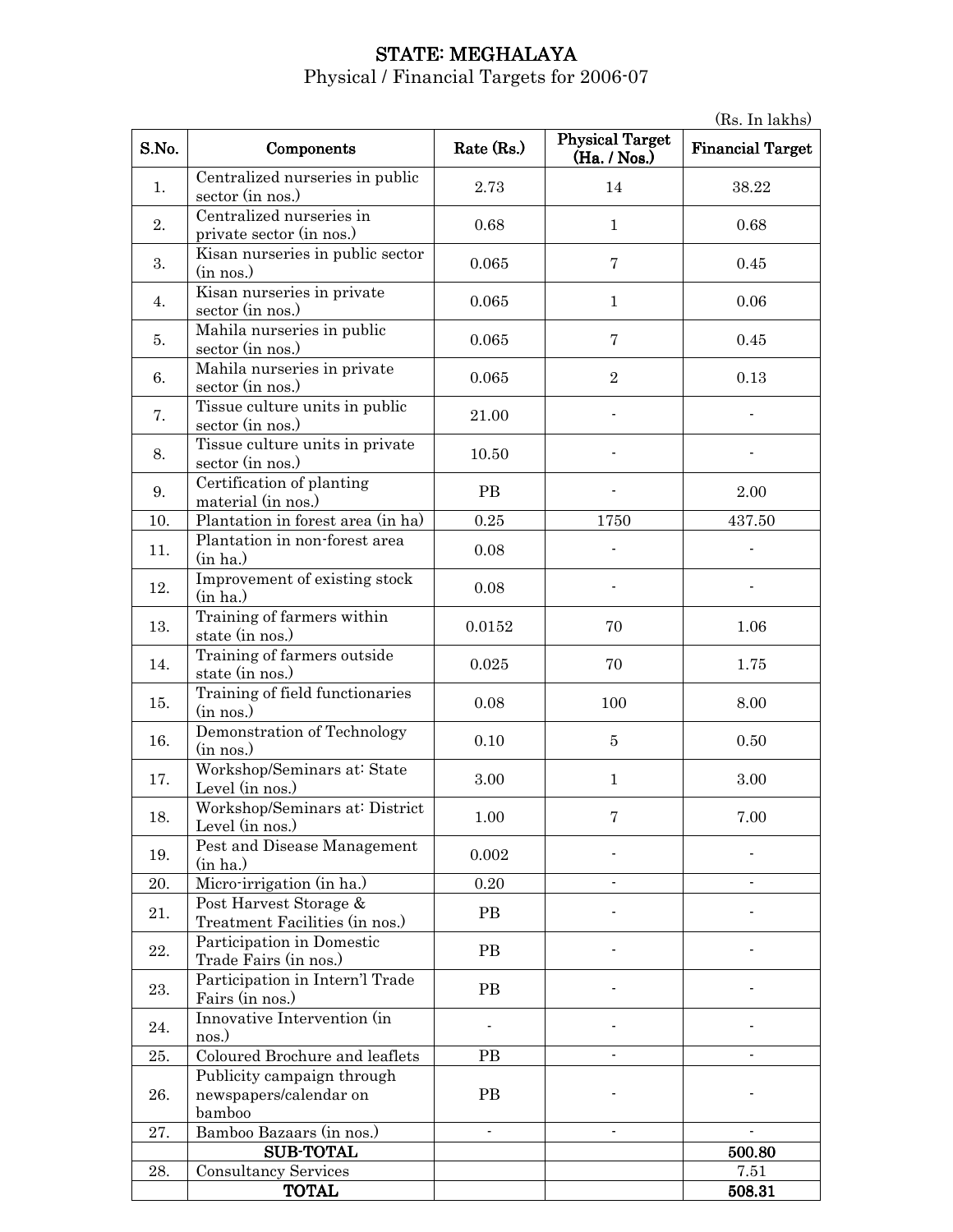# STATE: MIZORAM

|       | (Rs. In lakhs)                                                 |            |                                        |                         |  |
|-------|----------------------------------------------------------------|------------|----------------------------------------|-------------------------|--|
| S.No. | Components                                                     | Rate (Rs.) | <b>Physical Target</b><br>(Ha. / Nos.) | <b>Financial Target</b> |  |
| 1.    | Centralized nurseries in public<br>sector (in nos.)            | 2.73       | $10+10$                                | 54.60                   |  |
| 2.    | Centralized nurseries in<br>private sector (in nos.)           | 0.68       |                                        |                         |  |
| 3.    | Kisan nurseries in public sector<br>(in nos.)                  | 0.065      | 10                                     | 0.65                    |  |
| 4.    | Kisan nurseries in private<br>sector (in nos.)                 | 0.065      | 10                                     | 0.65                    |  |
| 5.    | Mahila nurseries in public<br>sector (in nos.)                 | 0.065      | 10                                     | 0.65                    |  |
| 6.    | Mahila nurseries in private<br>sector (in nos.)                | 0.065      | 10                                     | 0.65                    |  |
| 7.    | Tissue culture units in public<br>sector (in nos.)             | 21.00      |                                        |                         |  |
| 8.    | Tissue culture units in private<br>sector (in nos.)            | 10.50      |                                        |                         |  |
| 9.    | Certification of planting<br>material (in nos.)                | <b>PB</b>  |                                        |                         |  |
| 10.   | Plantation in forest area (in ha)                              | 0.25       | 2500                                   | 625.00                  |  |
| 11.   | Plantation in non-forest area<br>(in ha.)                      | 0.08       | 2000                                   | 160.00                  |  |
| 12.   | Improvement of existing stock<br>(in ha.)                      | 0.08       |                                        |                         |  |
| 13.   | Training of farmers within<br>state (in nos.)                  | 0.0152     | 280                                    | 4.25                    |  |
| 14.   | Training of farmers outside<br>state (in nos.)                 | 0.025      |                                        |                         |  |
| 15.   | Training of field functionaries<br>(in nos.)                   | 0.08       | 100                                    | 8.00                    |  |
| 16.   | Demonstration of Technology<br>(in nos.)                       | 0.10       |                                        |                         |  |
| 17.   | Workshop/Seminars at: State<br>Level (in nos.)                 | 3.00       | $\mathbf{1}$                           | 3.00                    |  |
| 18.   | Workshop/Seminars at: District<br>Level (in nos.)              | 1.00       | 8                                      | 8.00                    |  |
| 19.   | Pest and Disease Management<br>(in ha.)                        | 0.002      |                                        |                         |  |
| 20.   | Micro-irrigation (in ha.)                                      | 0.20       | $\overline{\phantom{a}}$               |                         |  |
| 21.   | Post Harvest Storage &<br>Treatment Facilities (in nos.)       | PB         |                                        |                         |  |
| 22.   | Participation in Domestic<br>Trade Fairs (in nos.)             | <b>PB</b>  |                                        |                         |  |
| 23.   | Participation in Intern'l Trade<br>Fairs (in nos.)             | PB         |                                        |                         |  |
| 24.   | Innovative Intervention (in<br>nos.)                           |            |                                        |                         |  |
| 25.   | Coloured Brochure and leaflets                                 | <b>PB</b>  |                                        |                         |  |
| 26.   | Publicity campaign through<br>newspapers/calendar on<br>bamboo | <b>PB</b>  |                                        |                         |  |
| 27.   | Bamboo Bazaars (in nos.)                                       |            |                                        |                         |  |
|       | <b>SUB-TOTAL</b>                                               |            |                                        | 865.45                  |  |
| 28.   | <b>Consultancy Services</b>                                    |            |                                        |                         |  |
|       | <b>TOTAL</b>                                                   |            |                                        | 865.45                  |  |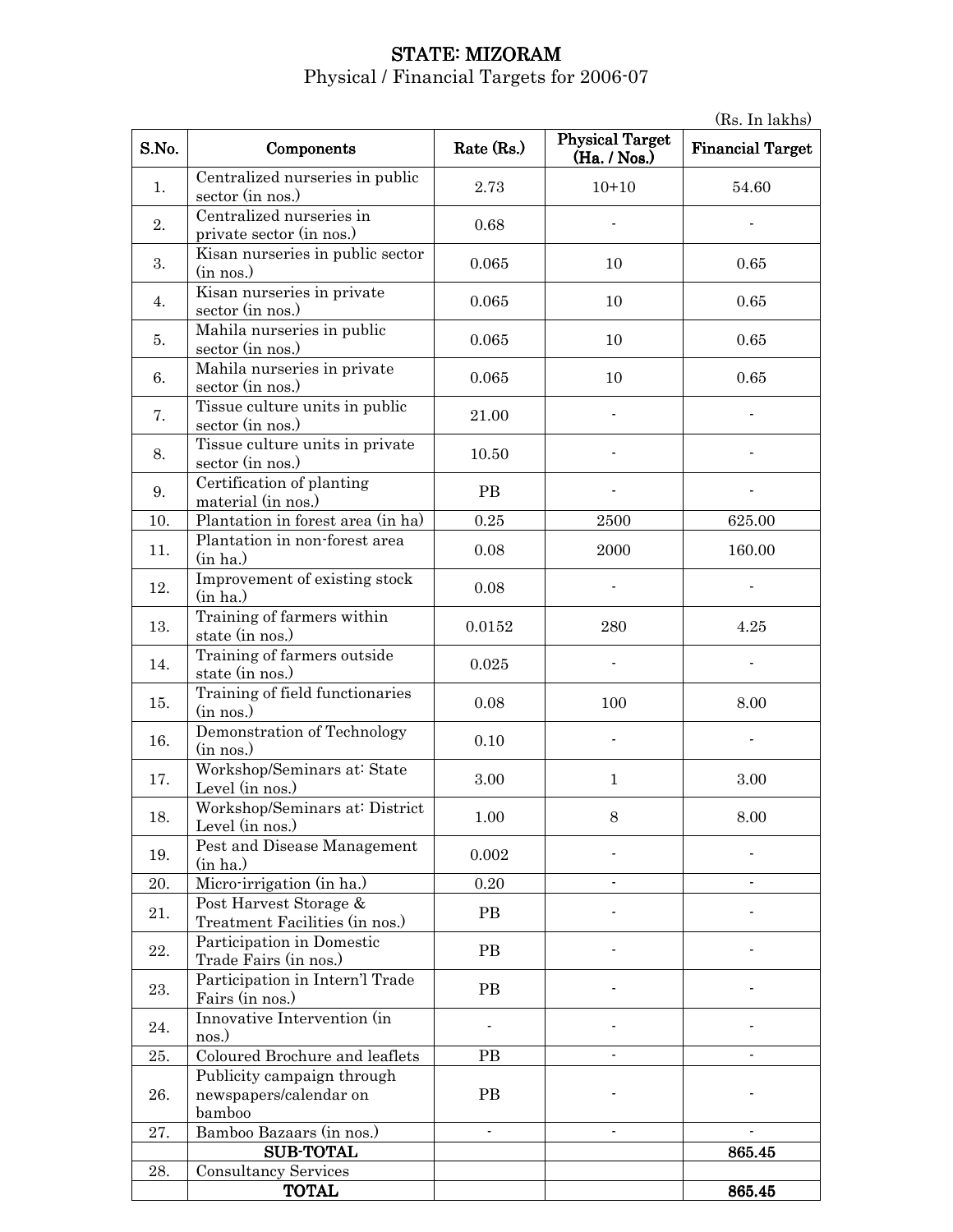# STATE: NAGALAND

|       | (Rs. In lakhs)                                           |            |                                        |                         |
|-------|----------------------------------------------------------|------------|----------------------------------------|-------------------------|
| S.No. | Components                                               | Rate (Rs.) | <b>Physical Target</b><br>(Ha. / Nos.) | <b>Financial Target</b> |
| 1.    | Centralized nurseries in public<br>sector (in nos.)      | 2.73       | 6                                      | 16.38                   |
| 2.    | Centralized nurseries in<br>private sector (in nos.)     | 0.68       | 10                                     | 6.80                    |
| 3.    | Kisan nurseries in public sector<br>(in nos.)            | 0.065      |                                        |                         |
| 4.    | Kisan nurseries in private<br>sector (in nos.)           | 0.065      | 10                                     | 0.65                    |
| 5.    | Mahila nurseries in public<br>sector (in nos.)           | 0.065      |                                        |                         |
| 6.    | Mahila nurseries in private<br>sector (in nos.)          | 0.065      | 10                                     | 0.65                    |
| 7.    | Tissue culture units in public<br>sector (in nos.)       | 21.00      |                                        |                         |
| 8.    | Tissue culture units in private<br>sector (in nos.)      | 10.50      |                                        |                         |
| 9.    | Certification of planting<br>material (in nos.)          | <b>PB</b>  |                                        |                         |
| 10.   | Plantation in forest area (in ha)                        | 0.25       | 3600                                   | 900.00                  |
| 11.   | Plantation in non-forest area<br>(in ha.)                | 0.08       |                                        |                         |
| 12.   | Improvement of existing stock<br>(in ha.)                | 0.08       | 2279                                   | 182.32                  |
| 13.   | Training of farmers within<br>state (in nos.)            | 0.0152     | 73                                     | 1.10                    |
| 14.   | Training of farmers outside<br>state (in nos.)           | 0.025      |                                        |                         |
| 15.   | Training of field functionaries<br>(in nos.)             | 0.08       | 96                                     | 2.40                    |
| 16.   | Demonstration of Technology<br>(in nos.)                 | 0.10       |                                        |                         |
| 17.   | Workshop/Seminars at: State<br>Level (in nos.)           | 3.00       |                                        |                         |
| 18.   | Workshop/Seminars at: District<br>Level (in nos.)        | 1.00       |                                        |                         |
| 19.   | Pest and Disease Management<br>(in ha.)                  | 0.002      | 1750                                   | 3.50                    |
| 20.   | Micro-irrigation (in ha.)                                | 0.20       |                                        | $\blacksquare$          |
| 21.   | Post Harvest Storage &<br>Treatment Facilities (in nos.) | PB         |                                        |                         |
| 22.   | Participation in Domestic<br>Trade Fairs (in nos.)       | PB         |                                        |                         |
| 23.   | Participation in Intern'l Trade<br>Fairs (in nos.)       | PB         |                                        |                         |
| 24.   | Innovative Intervention (in<br>nos.)                     |            |                                        |                         |
| 25.   | Coloured Brochure and leaflets                           | <b>PB</b>  |                                        |                         |
| 26.   | State Implementing Bodies,<br>Monitoring etc.            | PB         |                                        |                         |
| 27.   | Bamboo Bazaars (in nos.)                                 |            |                                        |                         |
|       | <b>SUB-TOTAL</b>                                         |            |                                        | 1113.80                 |
| 28.   | <b>Consultancy Services</b>                              |            |                                        | 2.92                    |
|       | TOTAL                                                    |            |                                        | 1116.72                 |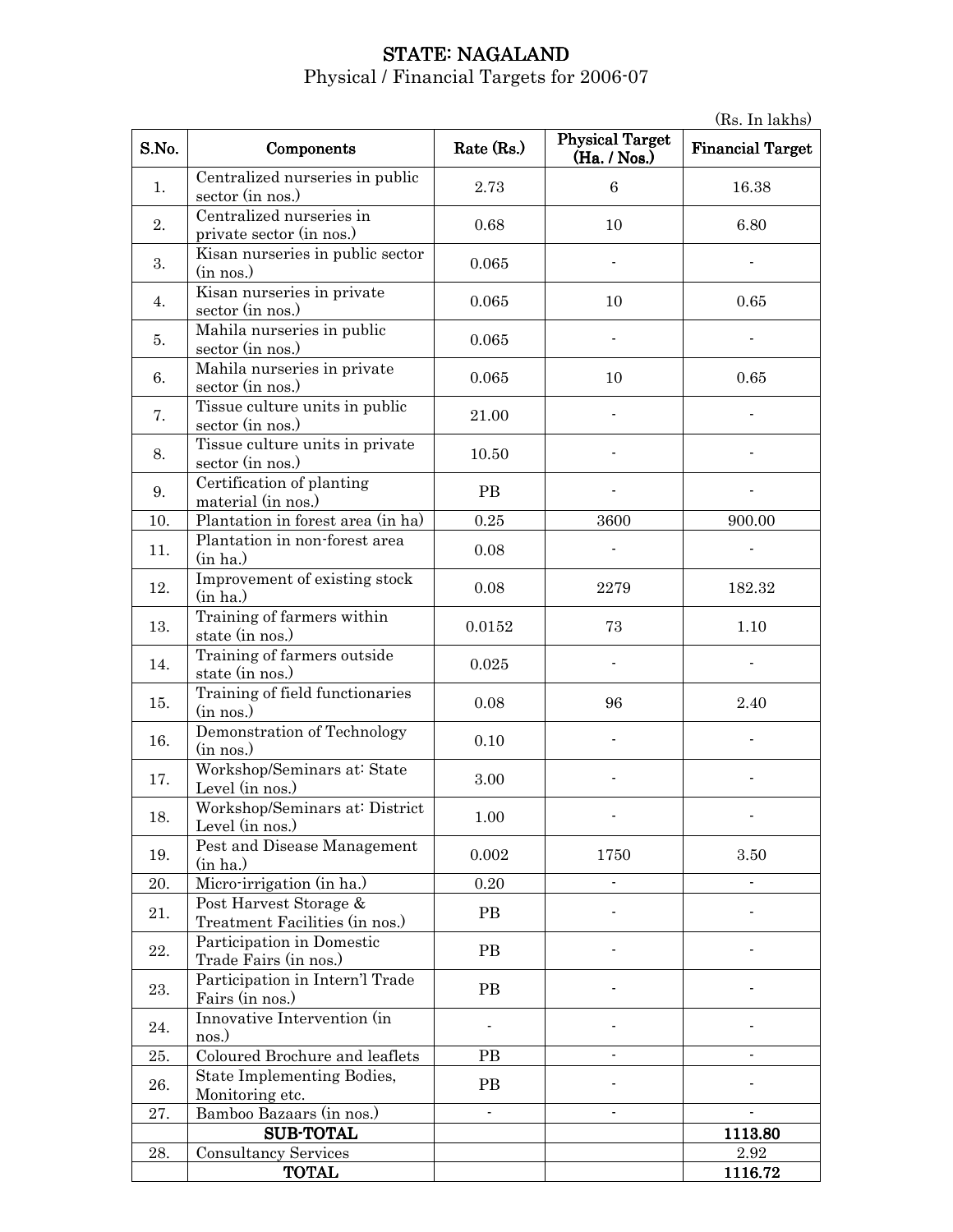# STATE: NAGALAND (PM SPECIAL PACKAGE)

|       | (Rs. In lakhs)                                           |            |                                        |                            |  |
|-------|----------------------------------------------------------|------------|----------------------------------------|----------------------------|--|
| S.No. | Components                                               | Rate (Rs.) | <b>Physical Target</b><br>(Ha. / Nos.) | Financial<br><b>Target</b> |  |
| 1.    | Centralized nurseries in public sector<br>(in nos.)      | 2.73       |                                        |                            |  |
| 2.    | Centralized nurseries in private<br>sector (in nos.)     | 0.68       |                                        |                            |  |
| 3.    | Kisan nurseries in public sector (in<br>nos.)            | 0.065      |                                        |                            |  |
| 4.    | Kisan nurseries in private sector (in<br>nos.)           | 0.065      |                                        |                            |  |
| 5.    | Mahila nurseries in public sector (in<br>nos.)           | 0.065      |                                        |                            |  |
| 6.    | Mahila nurseries in private sector (in<br>nos.)          | 0.065      |                                        |                            |  |
| 7.    | Tissue culture units in public sector<br>(in nos.)       | 21.00      |                                        |                            |  |
| 8.    | Tissue culture units in private sector<br>(in nos.)      | 10.50      |                                        |                            |  |
| 9.    | Certification of planting material (in<br>nos.)          | <b>PB</b>  |                                        |                            |  |
| 10.   | Plantation in forest area (in ha)                        | 0.25       | 640                                    | 160.00                     |  |
| 11.   | Plantation in non-forest area (in ha.)                   | 0.08       |                                        |                            |  |
| 12.   | Improvement of existing stock (in<br>ha.)                | 0.08       | 325                                    | 26.00                      |  |
| 13.   | Training of farmers within state (in<br>nos.)            | 0.0152     | 345                                    | 5.24                       |  |
| 14.   | Training of farmers outside state (in<br>nos.)           | 0.025      |                                        |                            |  |
| 15.   | Training of field functionaries (in<br>nos.)             | 0.08       | 100                                    | 8.00                       |  |
| 16.   | Demonstration of Technology<br>(in<br>nos.)              | 0.10       |                                        |                            |  |
| 17.   | Workshop/Seminars at: State Level<br>(in nos.)           | 3.00       |                                        |                            |  |
| 18.   | Workshop/Seminars<br>District<br>at:<br>Level (in nos.)  | 1.00       |                                        |                            |  |
| 19.   | Pest and Disease Management (in<br>$ha.$ )               | 0.002      |                                        |                            |  |
| 20.   | Micro-irrigation (in ha.)                                | 0.20       |                                        |                            |  |
| 21.   | Post Harvest Storage & Treatment<br>Facilities (in nos.) | <b>PB</b>  |                                        |                            |  |
| 22.   | Participation in Domestic<br>Trade<br>Fairs (in nos.)    | PB         |                                        |                            |  |
| 23.   | Participation in Intern'l Trade Fairs<br>(in nos.)       | PB         |                                        |                            |  |
| 24.   | Innovative Intervention (in nos.)                        | ÷,         |                                        |                            |  |
|       | <b>SUB-TOTAL</b>                                         |            |                                        | 199.24                     |  |
| 25.   | <b>Consultancy Services</b>                              |            |                                        |                            |  |
|       | <b>TOTAL</b>                                             |            |                                        | 199.24                     |  |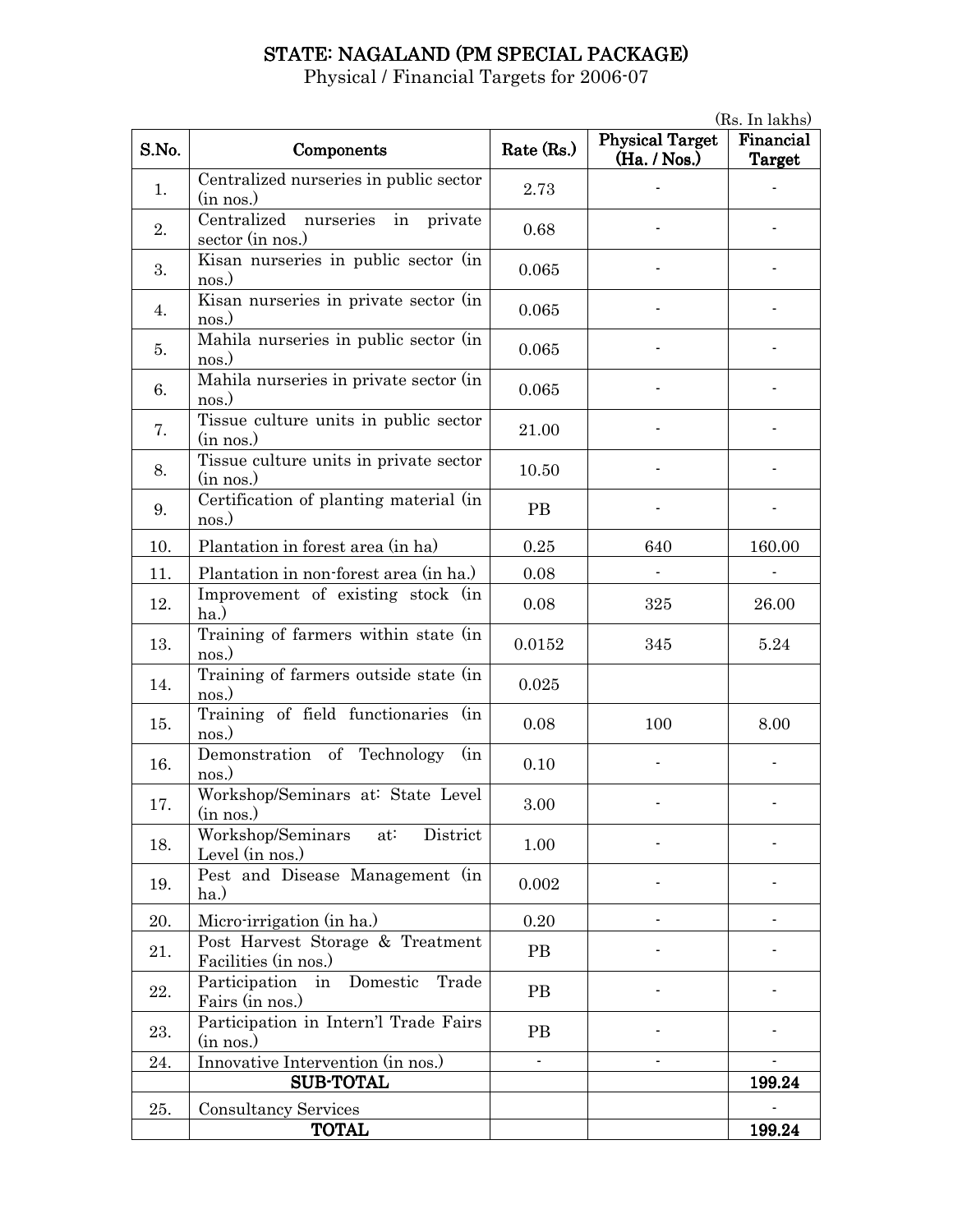# STATE: ORISSA Physical / Financial Targets for 2006-07

|       | (Rs. In lakhs)                                           |                |                                        |                           |
|-------|----------------------------------------------------------|----------------|----------------------------------------|---------------------------|
| S.No. | Components                                               | Rate (Rs.)     | <b>Physical Target</b><br>(Ha. / Nos.) | <b>Financial Target</b>   |
| 1.    | Centralized nurseries in public<br>sector (in nos.)      | 2.73           | 10                                     | 27.30                     |
| 2.    | Centralized nurseries in<br>private sector (in nos.)     | 0.68           | 10                                     | 6.80                      |
| 3.    | Kisan nurseries in public sector<br>(in nos.)            | $\,0.065\,$    | 8                                      | 0.52                      |
| 4.    | Kisan nurseries in private<br>sector (in nos.)           | 0.065          | 8                                      | 0.52                      |
| 5.    | Mahila nurseries in public<br>sector (in nos.)           | 0.065          | 10                                     | 0.65                      |
| 6.    | Mahila nurseries in private<br>sector (in nos.)          | 0.065          | 10                                     | 0.65                      |
| 7.    | Tissue culture units in public<br>sector (in nos.)       | 21.00          |                                        |                           |
| 8.    | Tissue culture units in private<br>sector (in nos.)      | 10.50          |                                        |                           |
| 9.    | Certification of planting<br>material (in nos.)          | <b>PB</b>      |                                        | 1.00                      |
| 10.   | Plantation in forest area (in ha)                        | 0.25           | 688                                    | 172.00                    |
| 11.   | Plantation in non-forest area<br>(in ha.)                | 0.08           | 875                                    | 70.00                     |
| 12.   | Improvement of existing stock<br>(in ha.)                | 0.08           |                                        |                           |
| 13.   | Training of farmers within<br>state (in nos.)            | 0.0152         | 800                                    | 12.16                     |
| 14.   | Training of farmers outside<br>state (in nos.)           | 0.025          | 100                                    | 2.50                      |
| 15.   | Training of field functionaries<br>(in nos.)             | 0.08           | 100                                    | 8.00                      |
| 16.   | Demonstration of Technology<br>(in nos.)                 | 0.10           | 22                                     | 2.20                      |
| 17.   | Workshop/Seminars at: State<br>Level (in nos.)           | 3.00           | $\mathbf{1}$                           | 3.00                      |
| 18.   | Workshop/Seminars at: District<br>Level (in nos.)        | 1.00           | 10                                     | 10.00                     |
| 19.   | Pest and Disease Management<br>(in ha.)                  | 0.002          | 3900                                   | 7.80                      |
| 20.   | Micro-irrigation (in ha.)                                | 0.20           |                                        |                           |
| 21.   | Post Harvest Storage &<br>Treatment Facilities (in nos.) | <b>PB</b>      |                                        |                           |
| 22.   | Participation in Domestic<br>Trade Fairs (in nos.)       | PB             |                                        |                           |
| 23.   | Participation in Intern'l Trade<br>Fairs (in nos.)       | <b>PB</b>      |                                        |                           |
| 24.   | Innovative Intervention (in<br>nos.)                     |                |                                        |                           |
| 25.   | Coloured Brochure and leaflets                           | <b>PB</b>      |                                        |                           |
| 26.   | State Implementing Bodies,<br>Monitoring etc.            | PB             |                                        |                           |
| 27.   | Bamboo Bazaars (in nos.)                                 | $\overline{a}$ | L.                                     | $\mathbb{Z}^{\mathbb{Z}}$ |
|       | <b>SUB-TOTAL</b>                                         |                |                                        | 325.10                    |
| 28.   | <b>Consultancy Services</b>                              |                |                                        | 4.87                      |
|       | <b>TOTAL</b>                                             |                |                                        | 329.97                    |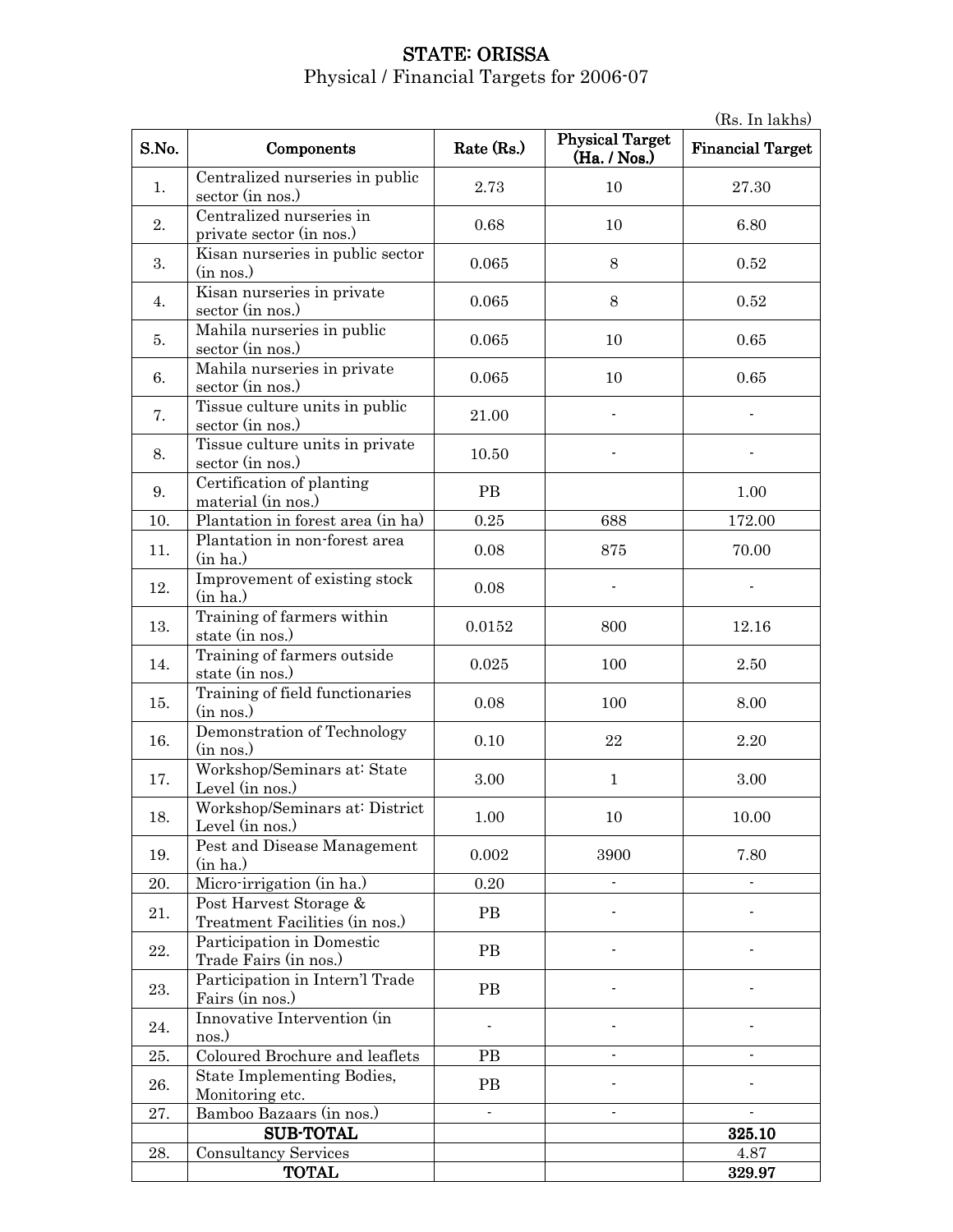# STATE: RAJASTHAN

|       | (Rs. In lakhs)                                           |            |                                        |                         |
|-------|----------------------------------------------------------|------------|----------------------------------------|-------------------------|
| S.No. | Components                                               | Rate (Rs.) | <b>Physical Target</b><br>(Ha. / Nos.) | <b>Financial Target</b> |
| 1.    | Centralized nurseries in public<br>sector (in nos.)      | 2.73       | 18                                     | 49.14                   |
| 2.    | Centralized nurseries in<br>private sector (in nos.)     | 0.68       | 9                                      | 6.12                    |
| 3.    | Kisan nurseries in public sector<br>(in nos.)            | 0.065      | 9                                      | 0.58                    |
| 4.    | Kisan nurseries in private<br>sector (in nos.)           | 0.065      |                                        |                         |
| 5.    | Mahila nurseries in public<br>sector (in nos.)           | 0.065      |                                        |                         |
| 6.    | Mahila nurseries in private<br>sector (in nos.)          | 0.065      | 9                                      | 0.58                    |
| 7.    | Tissue culture units in public<br>sector (in nos.)       | 21.00      |                                        |                         |
| 8.    | Tissue culture units in private<br>sector (in nos.)      | 10.50      |                                        |                         |
| 9.    | Certification of planting<br>material (in nos.)          | <b>PB</b>  |                                        |                         |
| 10.   | Plantation in forest area (in ha)                        | 0.25       | $\overline{a}$                         |                         |
| 11.   | Plantation in non-forest area<br>(in ha.)                | 0.08       |                                        |                         |
| 12.   | Improvement of existing stock<br>(in ha.)                | 0.08       |                                        |                         |
| 13.   | Training of farmers within<br>state (in nos.)            | 0.0152     | 1033                                   | 15.70                   |
| 14.   | Training of farmers outside<br>state (in nos.)           | 0.025      |                                        |                         |
| 15.   | Training of field functionaries<br>(in nos.)             | 0.08       | 92                                     | 7.36                    |
| 16.   | Demonstration of Technology<br>(in nos.)                 | 0.10       |                                        |                         |
| 17.   | Workshop/Seminars at: State<br>Level (in nos.)           | 3.00       | $\mathbf{1}$                           | 3.00                    |
| 18.   | Workshop/Seminars at: District<br>Level (in nos.)        | 1.00       | 9                                      | 9.00                    |
| 19.   | Pest and Disease Management<br>(in ha.)                  | 0.002      |                                        |                         |
| 20.   | Micro-irrigation (in ha.)                                | 0.20       |                                        |                         |
| 21.   | Post Harvest Storage &<br>Treatment Facilities (in nos.) | <b>PB</b>  |                                        |                         |
| 22.   | Participation in Domestic<br>Trade Fairs (in nos.)       | <b>PB</b>  |                                        |                         |
| 23.   | Participation in Intern'l Trade<br>Fairs (in nos.)       | <b>PB</b>  |                                        |                         |
| 24.   | Innovative Intervention (in<br>nos.)                     |            |                                        |                         |
| 25.   | Coloured Brochure and leaflets                           | <b>PB</b>  |                                        |                         |
| 26.   | State Implementing Bodies,<br>Monitoring etc.            | <b>PB</b>  |                                        |                         |
| 27.   | Bamboo Bazaars (in nos.)                                 |            |                                        |                         |
|       | <b>SUB-TOTAL</b>                                         |            |                                        | 91.48                   |
| 28.   | <b>Consultancy Services</b>                              |            |                                        | 1.37                    |
|       | <b>TOTAL</b>                                             |            |                                        | 92.85                   |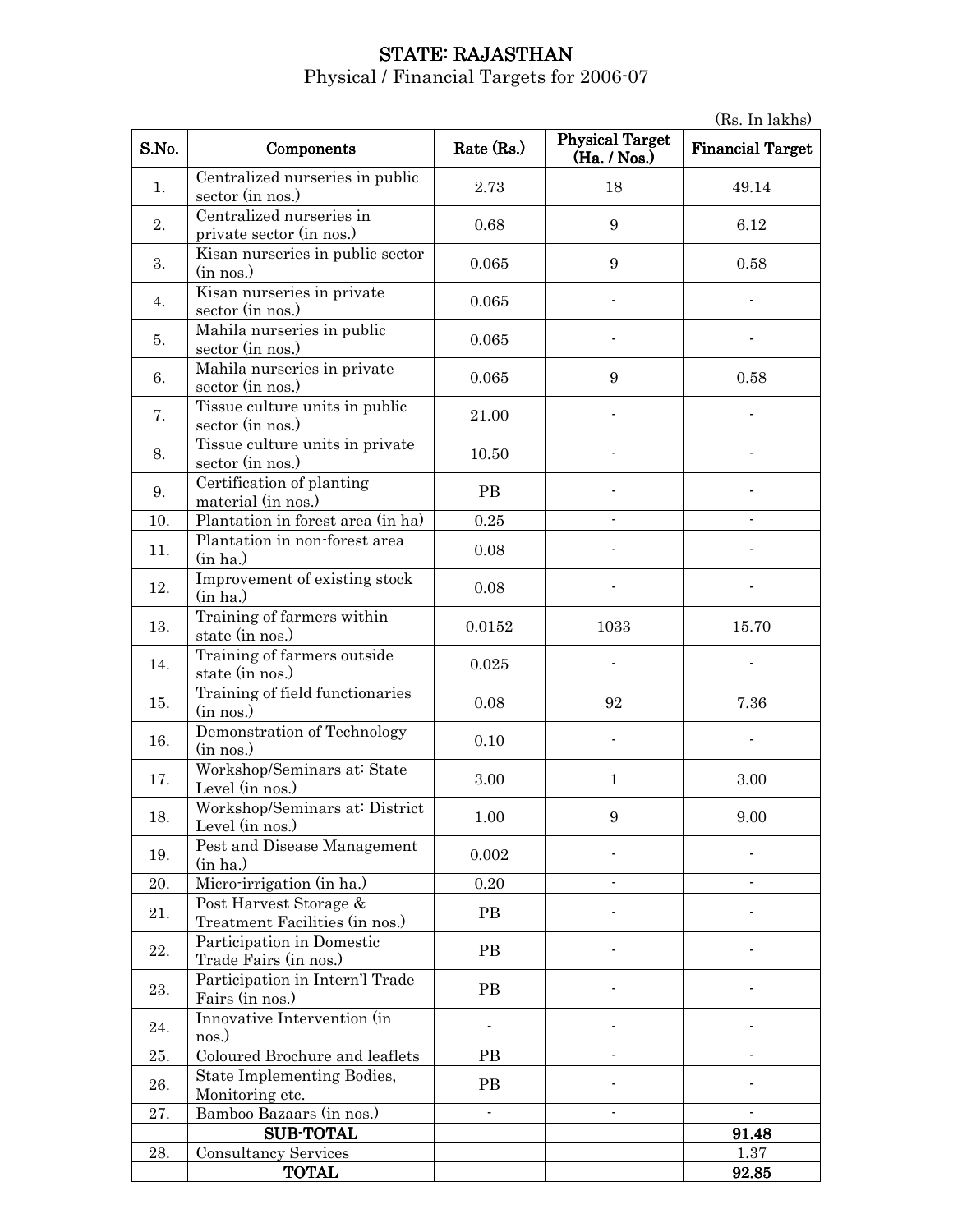# STATE: SIKKIM Physical / Financial Targets for 2006-07

|       | (Rs. In lakhs)                                                    |               |                                        |                     |  |
|-------|-------------------------------------------------------------------|---------------|----------------------------------------|---------------------|--|
| S.No. | Components                                                        | Rate<br>(Rs.) | <b>Physical Target</b><br>(Ha. / Nos.) | Financial<br>Target |  |
| 1.    | Centralized nurseries in public<br>sector (in nos.)               | 2.73          | 16                                     | 43.68               |  |
| 2.    | Centralized nurseries in private<br>sector (in nos.)              | 0.68          | 8                                      | 5.44                |  |
| 3.    | Kisan nurseries in public sector<br>(in nos.)                     | 0.065         |                                        |                     |  |
| 4.    | Kisan nurseries in private sector<br>(in nos.)                    | 0.065         | 10                                     | 0.65                |  |
| 5.    | Mahila nurseries in public sector<br>(in nos.)                    | 0.065         |                                        |                     |  |
| 6.    | Mahila nurseries in private<br>sector (in nos.)                   | 0.065         | 10                                     | 0.65                |  |
| 7.    | Tissue culture units in public<br>sector (in nos.)                | 21.00         |                                        |                     |  |
| 8.    | Tissue culture units in private<br>sector (in nos.)               | 10.50         |                                        |                     |  |
| 9.    | Certification of planting material<br>(in nos.)                   | PB            |                                        | 2.00                |  |
| 10.   | Plantation in forest area (in ha)                                 | $0.25\,$      | 800                                    | 200.00              |  |
| 11.   | Plantation in non-forest area (in<br>ha.)                         | 0.08          | 700                                    | 56.00               |  |
| 12.   | Improvement of existing stock (in<br>ha.)                         | 0.08          | 1100                                   | 88.00               |  |
| 13.   | Training of farmers within state<br>(in nos.)                     | 0.0152        | 80                                     | 1.24                |  |
| 14.   | Training of farmers outside state<br>(in nos.)                    | 0.025         | 61                                     | 1.52                |  |
| 15.   | Training of field functionaries (in<br>nos.)                      | 0.08          | 50                                     | 4.00                |  |
| 16.   | Demonstration of Technology (in<br>nos.)                          | 0.10          | 20                                     | 2.00                |  |
| 17.   | Workshop/Seminars at: State<br>Level (in nos.)                    | 3.00          | 1                                      | 3.00                |  |
| 18.   | Workshop/Seminars at: District<br>Level (in nos.)                 | 1.00          | 8                                      | 8.00                |  |
| 19.   | Pest and Disease Management<br>(in ha.)                           | 0.002         | 2400                                   | 4.80                |  |
| 20.   | Micro-irrigation (in ha.)                                         | 0.20          | 10                                     | 2.00                |  |
| 21.   | Harvest<br>Post<br>Storage<br>&<br>Treatment Facilities (in nos.) | PB            |                                        |                     |  |
| 22.   | Participation in Domestic Trade<br>Fairs (in nos.)                | PB            |                                        |                     |  |
| 23.   | Participation in Intern'l Trade<br>Fairs (in nos.)                | $\rm{PB}$     |                                        |                     |  |
| 24.   | Innovative Intervention (in nos.)                                 |               |                                        |                     |  |
| 25.   | Bamboo Bazaars (in nos.)                                          |               |                                        |                     |  |
|       | <b>SUB-TOTAL</b>                                                  |               |                                        | 422.98              |  |
| 26.   | <b>Consultancy Services</b>                                       |               |                                        | 6.34                |  |
|       | <b>TOTAL</b>                                                      |               |                                        | 429.32              |  |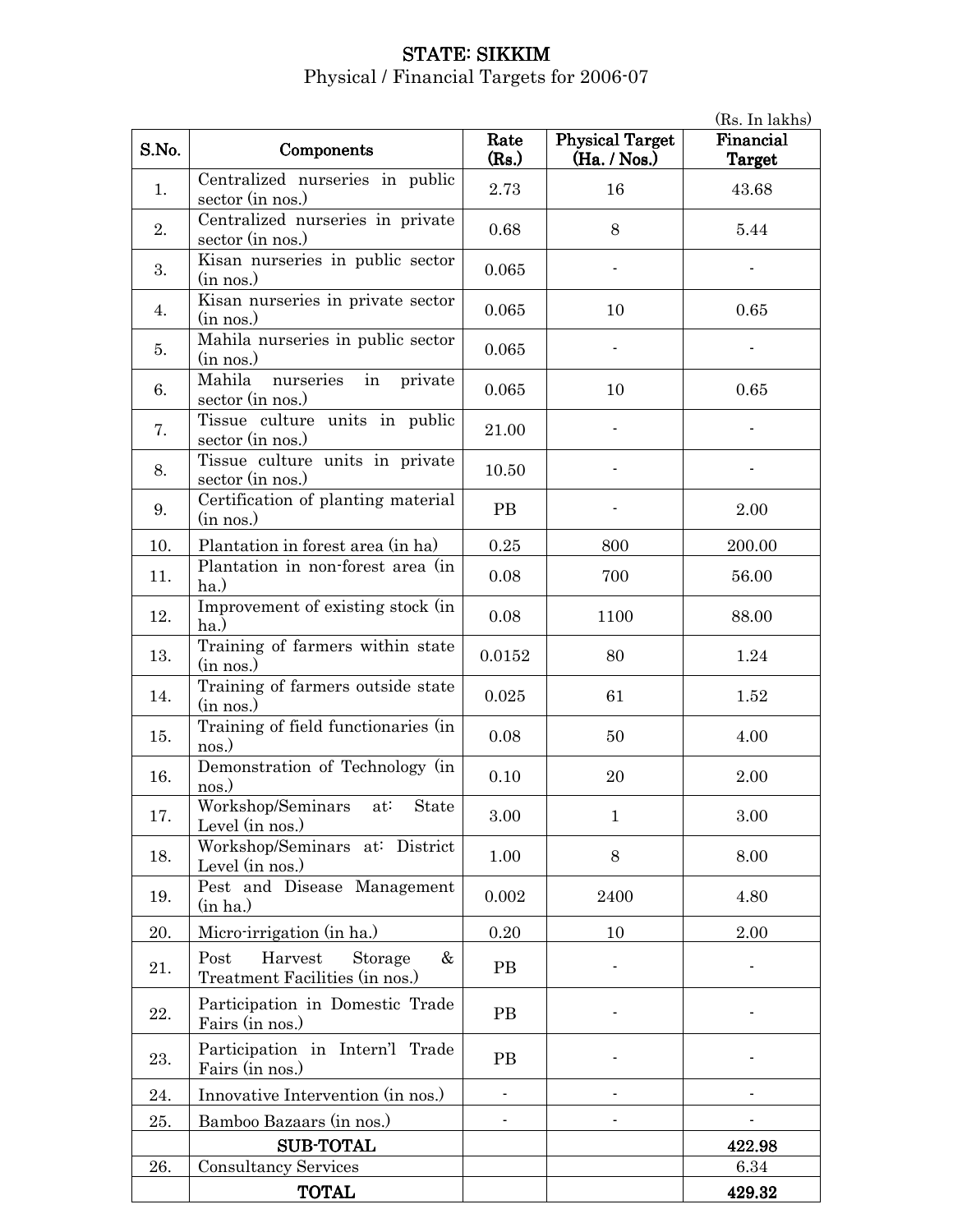#### STATE: TRIPURA Physical / Financial Targets for 2006-07

(Rs. In lakhs) S.No. Components Rate (Rs.) Physical Target  $(Ha. / Nos.)$ Financial Target 1. Centralized nurseries in public sector (in nos.)  $2.73$   $5$  13.65 2. Centralized nurseries in private sector (in nos.) 0.68 5 3.40 3. Kisan nurseries in public sector<br>(in nos.)  $\frac{1}{\sin \cos \theta}$  1.5 0.32 (in nos.) 0.065 0.32 4. Kisan nurseries in private sector (in nos.) 0.065 10 0.65  $\overline{5}$ . Mahila nurseries in public sector (in nos.)  $0.065$  10 0.65 6. Mahila nurseries in private  $\frac{10}{3}$  sector (in nos.) 0.065 10 0.065 7. Tissue culture units in public sector (in nos.) 21.00 8. Tissue culture units in private sector (in nos.) 10.50 - -  $\overline{9}$ . Certification of planting material (in nos.) PB - - 10. Plantation in forest area  $\langle \text{in ha} \rangle$   $\vert$  0.25  $\vert$  100  $\vert$  25.00 11. Plantation in non-forest area <br>
(in ha.) 0.08 12. Improvement of existing stock<br>(in ha.)  $\frac{1}{2}$  (in ha.)  $\frac{1}{2}$  0.08  $\frac{500}{10}$  40.00 13. Training of farmers within state (in nos.) 17aining of tarmers within  $0.0152$  200 3.04 14. Training of farmers outside state (in nos.) 0.025 15.  $\boxed{\begin{array}{c} \text{Training of field functionaries} \\ \text{(in nos.)} \end{array}}$  $\frac{1}{2}$  (in nos.)  $\frac{1}{2}$  (in nos.)  $\frac{1}{2}$  (in nos.)  $\frac{1}{2}$  (in nos.)  $\frac{1}{2}$  (in nos.) 16. Demonstration of Technology 0.10 20 2.00 17. Workshop/Seminars at: State Level (in nos.) 3.00 - - 18. Workshop/Seminars at: District Level (in nos.) 1.00 2 2.00 19. **Pest and Disease Management** (in ha.)  $( \text{in ha.})$  0.002  $\qquad$  -  $\qquad$ 20. Micro-irrigation (in ha.)  $0.20$  -  $\qquad \qquad$ 21. **Post Harvest Storage &** Treatment Facilities (in nos.) PB - - 22. Participation in Domestic Trade Fairs (in nos.)<br>Trade Fairs (in nos.)  $\begin{array}{c|c}\n\text{23.} & \text{Participation in Intern'} \text{Trade}\n\end{array}$ Fairs (in nos.) Fairs (in nos.) 24. Innovative Intervention (in nos.)  $\sum_{n=1}^{\infty}$  -  $\sum_{n=1}^{\infty}$  -  $\sum_{n=1}^{\infty}$  -  $\sum_{n=1}^{\infty}$  -  $\sum_{n=1}^{\infty}$  -  $\sum_{n=1}^{\infty}$  -  $\sum_{n=1}^{\infty}$  -  $\sum_{n=1}^{\infty}$  -  $\sum_{n=1}^{\infty}$  -  $\sum_{n=1}^{\infty}$  -  $\sum_{n=1}^{\infty}$  -  $\sum_{n=1}^{\infty}$  -  $\sum_{n=1}^{\infty}$  - 25. Coloured Brochure and leaflets PB - - 26. State Implementing Bodies, Monitoring etc. PB PB 25.00 27. Bamboo Bazaars (in nos.) and the set of the set of the set of the set of the set of the set of the set of the set of the set of the set of the set of the set of the set of the set of the set of the set of the set of th SUB-TOTAL 120.36 28. Consultancy Services and the services of the services of the services of the services of the services of the services of the services of the services of the services of the services of the services of the services of t TOTAL 122.16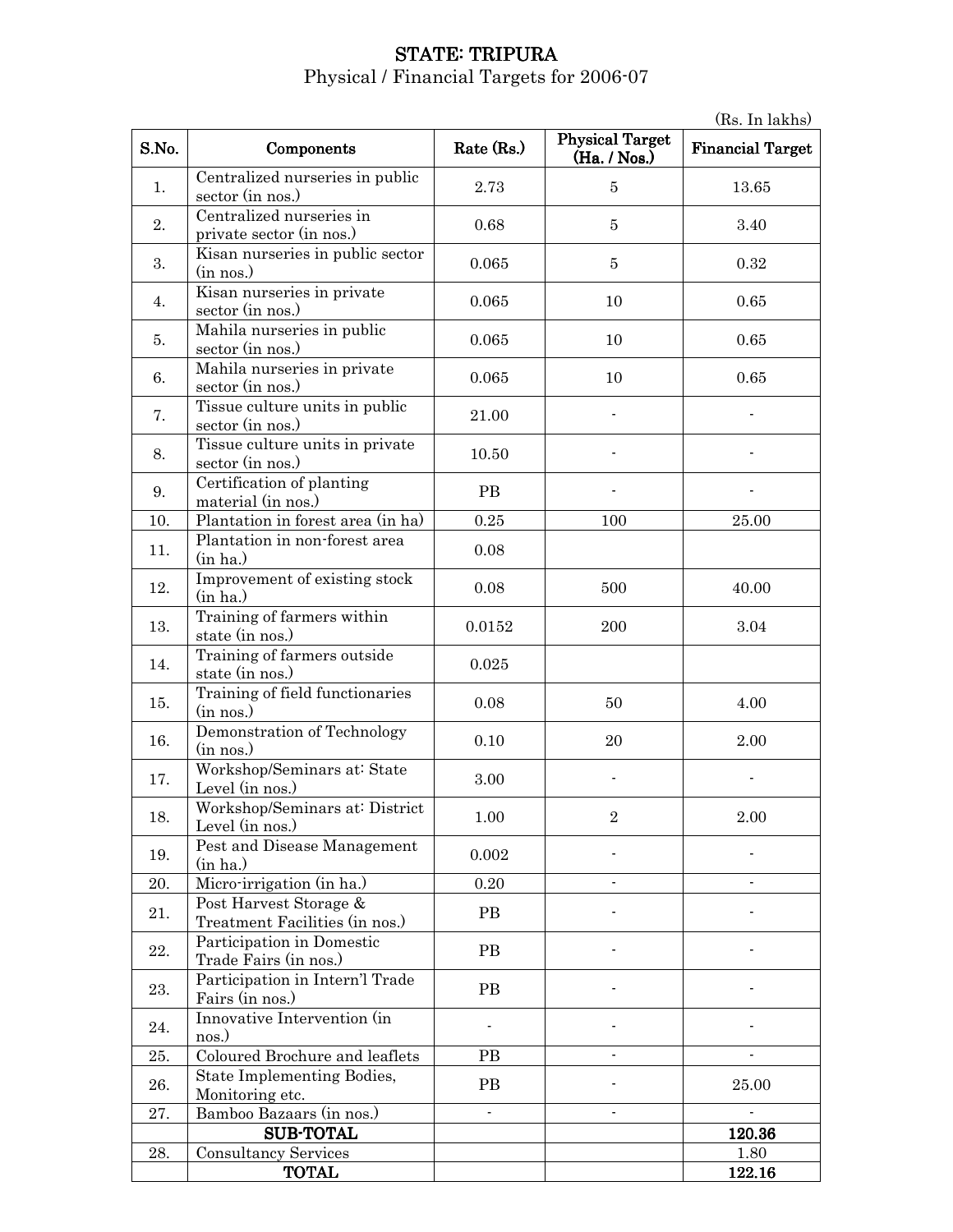## STATE: UTTARANCHAL

Physical / Financial Targets for 2006-07

(Rs. In lakhs) S.No. Components Rate (Rs.) Physical Target  $(Ha. / Nos.)$ Financial Target 1. Centralized nurseries in public sector (in nos.)  $2.73$  14 38.22 2. Centralized nurseries in  $\frac{1}{2}$  centralized nurseries in  $\frac{1}{2}$  0.68 3. Kisan nurseries in public sector<br>(in nos.)  $\frac{1}{\ln \text{nos.}}$  (in nos.) 4. Kisan nurseries in private Solution External Intervalse contract the contract of the contract of the contract of the contract of the contract of the contract of the contract of the contract of the contract of the contract of the contract of the cont  $\overline{5}$ . Mahila nurseries in public  $\frac{1}{2}$  sector (in nos.) 0.065 6. Mahila nurseries in private Manua nurseries in private<br>sector (in nos.) 7. Tissue culture units in public sector (in nos.) 21.00  $8.$  Tissue culture units in private sector (in nos.) 10.50 - -  $\overline{9}$ . Certification of planting material (in nos.) PB - - 10. Plantation in forest area  $(in ha)$   $(0.25$  836 209.00 11. Plantation in non-forest area<br>(in ha.)  $\frac{1}{\ln \text{ha.}}$  (in ha.) 12. Improvement of existing stock<br>(in ha.)  $\frac{1}{20}$  (in ha.)  $\frac{1.60}{20}$ 13. Training of farmers within state (in nos.) 1.82 14. Training of farmers outside state (in nos.) 178 a.m. in the contract of the state (in nos.) 15.  $\begin{bmatrix} \text{Training of field functionaries} \\ \text{(in nos.)} \end{bmatrix}$  $\frac{1}{20}$  (in nos.)  $\frac{1.60}{20}$  1.60 16. Demonstration of Technology (in nos.) 0.10 - - 17. Workshop/Seminars at: State WORKSHOP/Seminars at State<br>Level (in nos.) 3.00 1 3.00 18. Workshop/Seminars at: District Level (in nos.) 1.00 3 3.00 19. **Pest and Disease Management** (in ha.)  $( \text{in ha.})$  0.002  $\qquad$  -  $\qquad$ 20. Micro-irrigation (in ha.)  $0.20$  -  $\qquad \qquad$ 21. **Post Harvest Storage &** Treatment Facilities (in nos.) PB - - 22. Participation in Domestic Participation in Domestic Fairs (in nos.)  $\begin{array}{c|c}\n\text{23.} & \text{Participation in Intern'} \text{Trade}\n\end{array}$ Fairs (in nos.) Fairs (in nos.) 24. Innovative Intervention (in nos.)  $\sum_{n=1}^{\infty}$  -  $\sum_{n=1}^{\infty}$  -  $\sum_{n=1}^{\infty}$  -  $\sum_{n=1}^{\infty}$  -  $\sum_{n=1}^{\infty}$  -  $\sum_{n=1}^{\infty}$  -  $\sum_{n=1}^{\infty}$  -  $\sum_{n=1}^{\infty}$  -  $\sum_{n=1}^{\infty}$  -  $\sum_{n=1}^{\infty}$  -  $\sum_{n=1}^{\infty}$  -  $\sum_{n=1}^{\infty}$  -  $\sum_{n=1}^{\infty}$  - 25. Coloured Brochure and leaflets PB  $\vert$  -  $\vert$  -  $\vert$ 26. State Implementing Bodies, State Implementing Bodies,<br>
Monitoring etc.<br>
Bamboo Bazaars (in nos ) 27. Bamboo Bazaars (in nos.) and the set of the set of the set of the set of the set of the set of the set of the set of the set of the set of the set of the set of the set of the set of the set of the set of the set of th SUB-TOTAL 258.24 28. Consultancy Services and the services of the services of the services of the services of the services of the services of the services of the services of the services of the services of the services of the services of t

TOTAL 261.87